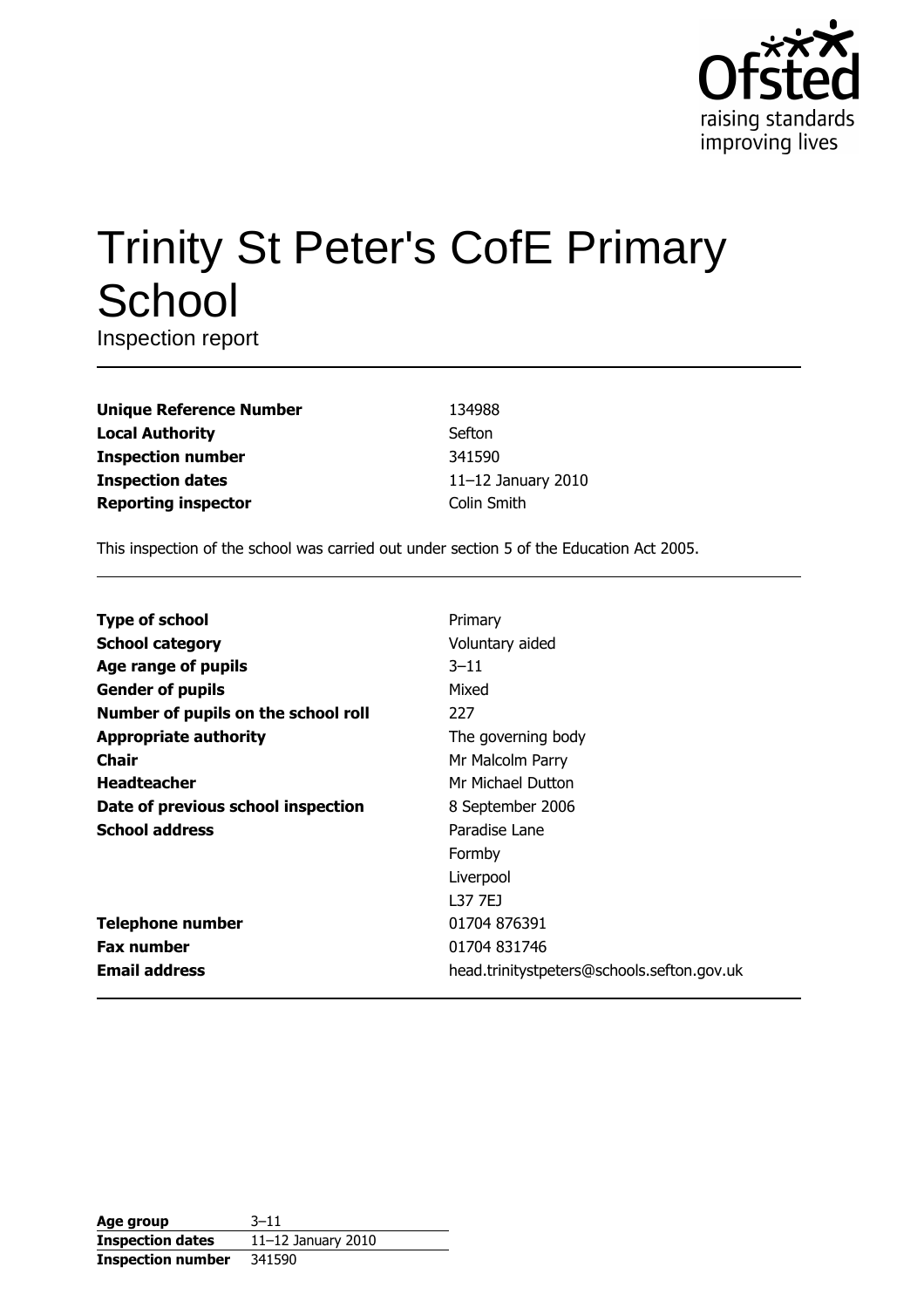The Office for Standards in Education, Children's Services and Skills (Ofsted) regulates and inspects to achieve excellence in the care of children and young people, and in education and skills for learners of all ages. It regulates and inspects childcare and children's social care, and inspects the Children and Family Court Advisory Support Service (Cafcass), schools, colleges, initial teacher training, work-based learning and skills training, adult and community learning, and education and training in prisons and other secure establishments. It rates council children's services, and inspects services for looked after children, safequarding and child protection.

Further copies of this report are obtainable from the school. Under the Education Act 2005, the school must provide a copy of this report free of charge to certain categories of people. A charge not exceeding the full cost of reproduction may be made for any other copies supplied.

If you would like a copy of this document in a different format, such as large print or Braille, please telephone 08456 404045, or email enquiries@ofsted.gov.uk.

You may copy all or parts of this document for non-commercial educational purposes, as long as you give details of the source and date of publication and do not alter the documentation in any way.

Royal Exchange Buildings St Ann's Square Manchester M2 7LA T: 08456 404045 Textphone: 0161 618 8524 E: enquiries@ofsted.gov.uk W: www.ofsted.gov.uk © Crown copyright 2010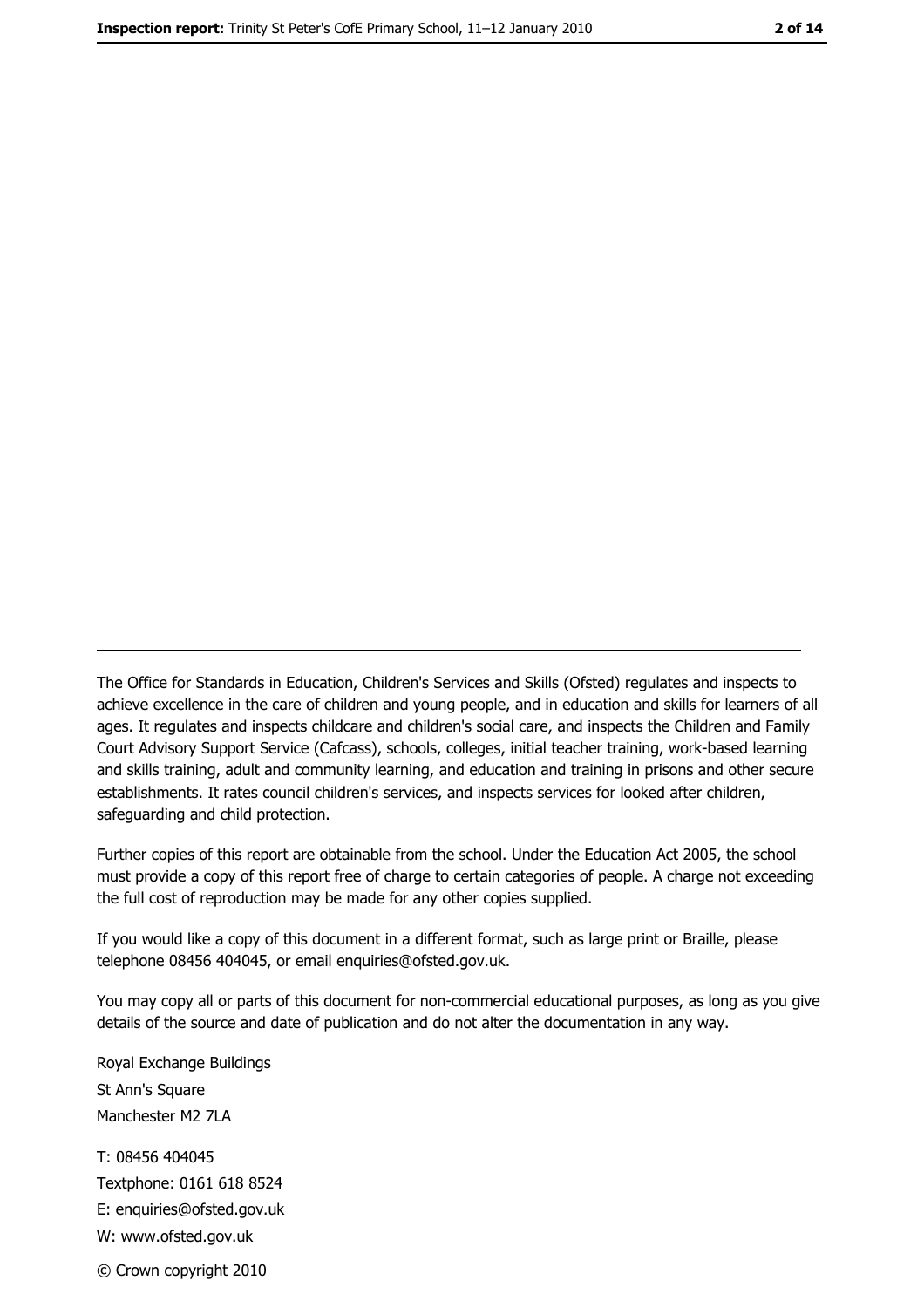# **Introduction**

This inspection was carried out by three additional inspectors. The inspectors visited 11 lessons, and held meetings with governors, staff, groups of pupils and parents. They observed the school's work, and looked at school plans, assessments, records and pupils' work, and parents', pupils' and staff questionnaires.

The inspection team reviewed many aspects of the school's work. It looked in detail at the following:

- the learning and progress of different groups of pupils, particularly in literacy and  $\blacksquare$ numeracy
- teachers use of assessment in providing challenging targets and matching activities  $\blacksquare$ to pupils' different learning needs
- children's skills on entry and their achievements in the Early Years Foundation Stage  $\blacksquare$
- the links between monitoring the work of the school, self-evaluation and strategic  $\blacksquare$ planning.

# **Information about the school**

The school is average in size. The proportions of pupils eligible for free school meals and with special educational needs and/or disabilities are below average. The vast majority of pupils are of White British heritage. Only a very small number speak English as an additional language. Early Years Foundation Stage provision is made for Nursery and Reception children in a combined unit. The privately run breakfast, after-school and holiday clubs are subject to a separate inspection. Since the school was formed through amalgamation of two separate schools in 2005, a large proportion of Year 5 and 6 pupils did not begin their education in this school. The school has gained the Healthy Schools, Active Mark and International School awards.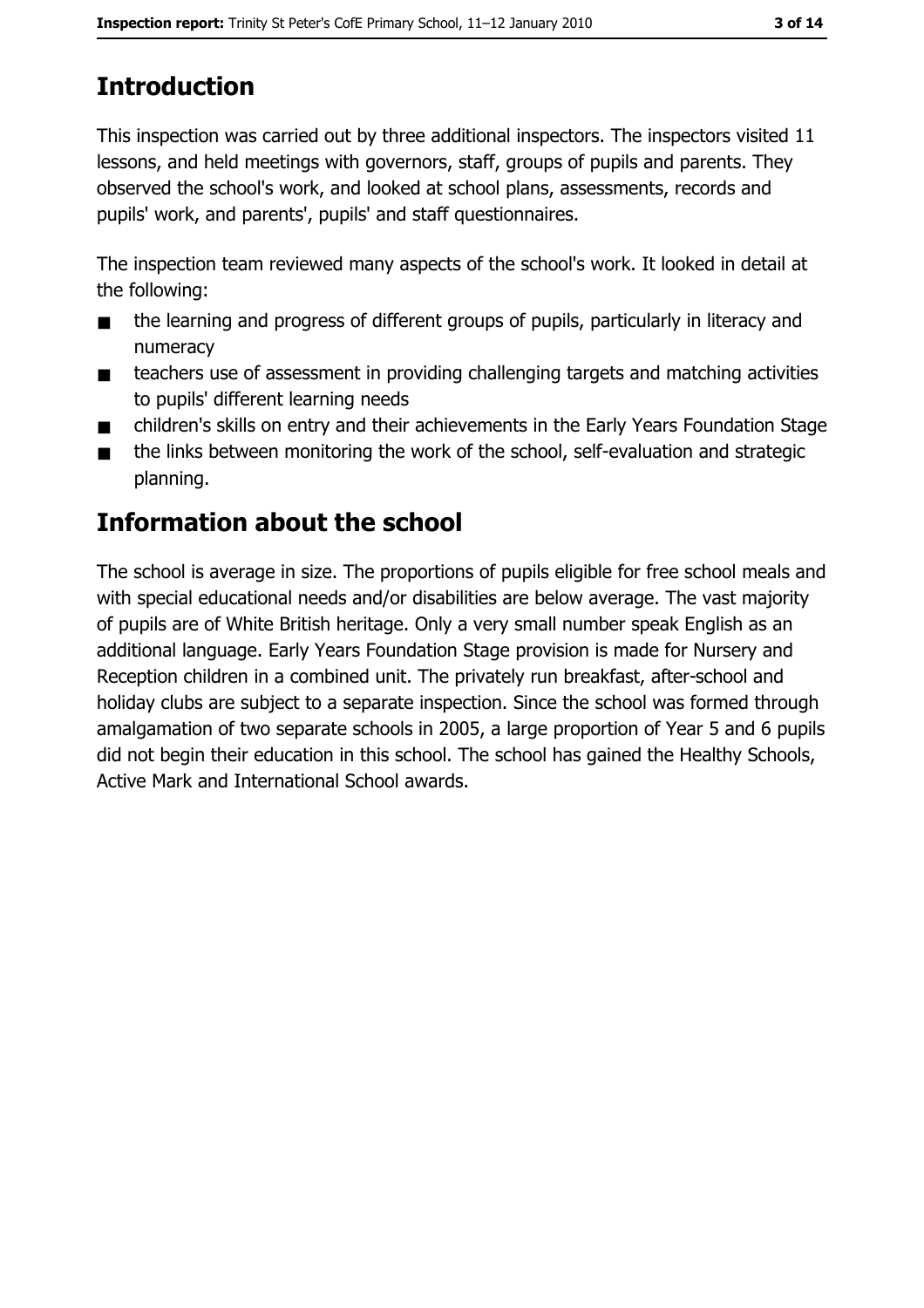# **Inspection judgements**

# Overall effectiveness: how good is the school?

## The school's capacity for sustained improvement

# **Main findings**

Trinity St Peters is a good school. A number of aspects of the school's work are outstanding. The headteacher has steered the school successfully through amalgamation and built a strong leadership team committed to improvement. At the heart of the school's work is the outstanding care, guidance and support provided, which along with the school's good curriculum, largely accounts for pupils' exemplary behaviour, excellent spiritual, moral, social and cultural development and extremely good understanding of safe and healthy lifestyles. Pupils make an outstanding contribution to the community, greatly enjoy school and are extremely well prepared for the future. The very large majority of parents are highly appreciative of what the school provides. Comments such as, 'The school always puts children first', typify parents' views.

Children's skills on entry are above those expected for their age when they begin Nursery. This is built upon particularly well through good provision in the Early Years Foundation Stage, and extended effectively as pupils move through school. Most of the teaching is good. This ensures that pupils learn successfully, make good progress and reach standards that are well above average in English, mathematics and science by the end of Year 6. Average-ability pupils and those with special educational needs and/or disabilities make good progress because tasks are precisely matched to their needs. Some of the more-able pupils do not make as much progress as they could; this is because they are given tasks which are not always sufficiently challenging because the assessments of their learning are not always used sufficiently to inform planning. The school has begun to provide targets to move pupils forward, but pupils are still unsure of the levels they have achieved or the steps needed to reach the next level. Occasionally, pupils do not have sufficient time in the lesson to practise and improve skills.

All aspects of leadership and management are good, including safeguarding, not least because of the school's excellent partnership with outside agencies. School monitoring and evaluation are successful in identifying areas for improvement. Consequently, issues arising from the previous inspection have been remedied. The school's self-evaluation, although over-generous in parts, provides an accurate picture of the work of the school. Standards have risen and former strengths have been developed further, illustrating the school's good capacity for improvement.

# What does the school need to do to improve further?

Improve pupils' progress by:  $\blacksquare$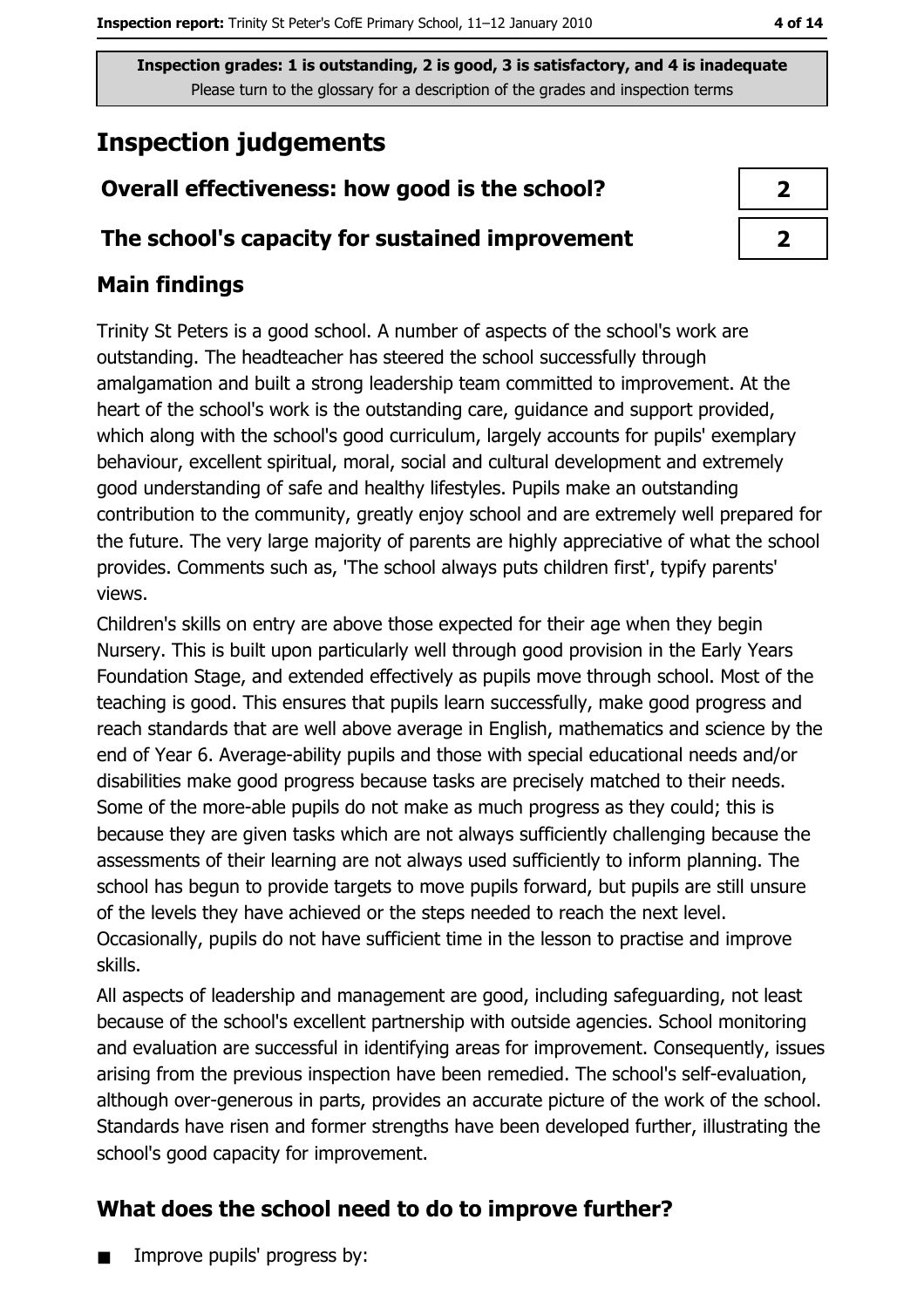- ensuring a high level of challenge for more-able pupils in all lessons
- strengthening links between the use of assessment and lesson planning  $\equiv$
- ensuring sufficient time in lessons for pupils to practise and improve skills.
- Improve teaching and learning by:
	- ensuring that pupils understand the levels they have achieved in key areas
	- setting individual targets to quide pupils towards the next level
	- developing self-assessment to involve pupils in their own learning.

## **Outcomes for individuals and groups of pupils**

In lessons, pupils listen carefully, work with good application and concentrate well. Their interest in learning is evident in their eagerness to answer questions and explain ideas. Pupils show a high degree of independence in the way they persevere, even when not directly supervised by a teacher. Their pride in their work is evident in its good presentation. Pupils respond enthusiastically to solving problems, such as using inference in Year 6, calculating areas of compound shapes in Year 5 and using keywords to help their search for information in Year 4. Tracking pupils' progress towards challenging school targets and intervening to ensure they are met, have been important factors in raising achievement. In the past, girls have outperformed boys particularly in writing, but the gap is closing. Pupils with special educational needs and/or disabilities make good progress, often reaching the standards expected nationally, because their learning is divided into small steps to aid understanding.

Pupils' exemplary behaviour and excellent contribution to the school and to the wider community ensure that staff and pupils are treated with respect, younger pupils are supported by older ones and pupils are very actively engaged in making school decisions. Above average attendance, despite holidays taken in term time, reflects pupils' widespread enjoyment of school. Pupils' heightened understanding of staying safe and keeping healthy is evident in the way they make informed choices regarding exercise, diet and how to avoid dangers such as drugs, smoking and alcohol. Pupils regard bullying and racism as unacceptable. They develop a strong moral code and have an excellent understanding of cultural diversity. These factors, along with their very good literacy, and numeracy and information and communication technology (ICT) skills, provide an excellent platform for the next stage of their education.

These are the grades for pupils' outcomes

 $\mathbf{1}$ 

The grades for attainment and attendance are: 1 is high; 2 is above average; 3 is broadly average; and 4 is low.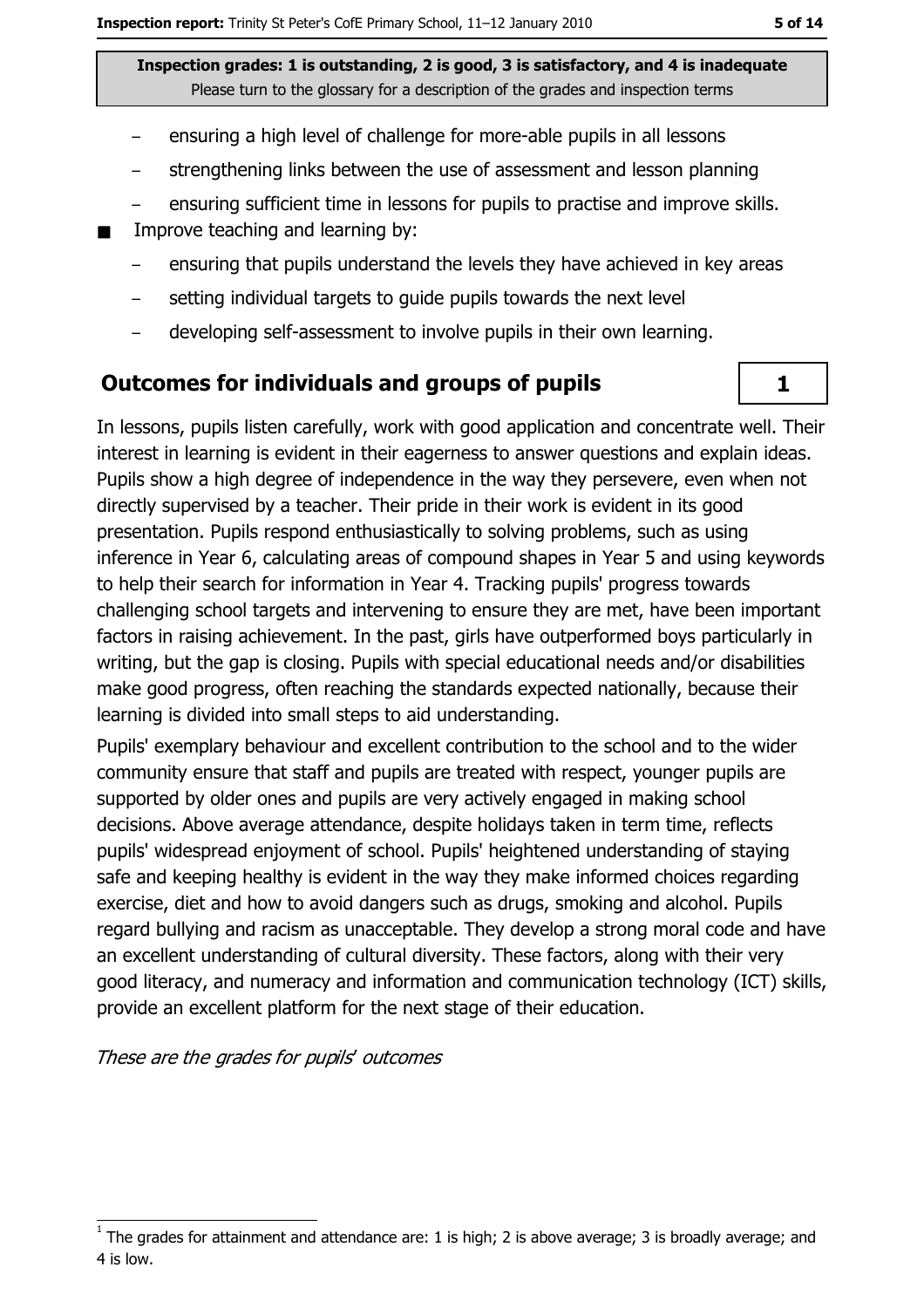| Pupils' achievement and the extent to which they enjoy their learning                                                     | $\overline{\mathbf{2}}$ |
|---------------------------------------------------------------------------------------------------------------------------|-------------------------|
| Taking into account:<br>Pupils' attainment <sup>1</sup>                                                                   | $\overline{2}$          |
| The quality of pupils' learning and their progress                                                                        | $\mathcal{P}$           |
| The quality of learning for pupils with special educational needs and/or<br>disabilities and their progress               | $\overline{2}$          |
| The extent to which pupils feel safe                                                                                      | 1                       |
| <b>Pupils' behaviour</b>                                                                                                  | 1                       |
| The extent to which pupils adopt healthy lifestyles                                                                       | 1                       |
| The extent to which pupils contribute to the school and wider community                                                   | 1                       |
| The extent to which pupils develop workplace and other skills that will<br>contribute to their future economic well-being | 1                       |
| Taking into account:<br>Pupils' attendance <sup>1</sup>                                                                   | 2                       |
| The extent of pupils' spiritual, moral, social and cultural development                                                   | 1                       |

#### How effective is the provision?

Almost all of the teaching is good. In all lessons, pupils are well managed and motivated to learn. This is because teachers make lessons interesting, use imaginative approaches, provide practical experiences and explain new ideas clearly. Particularly good use is made of classroom computers to sharpen basic skills, such as multiplication tables in Year 3. Teachers' use of assessment is good overall. Shrewd questioning and constructive marking of pupils' work helps teachers to probe and extend pupils' learning. In most instances, teachers use assessment information purposefully to provide tasks that closely match pupils' different learning needs. However, there are occasions when more-able pupils are not sufficiently challenged, for example, by having to complete easier examples, instead of tackling more demanding tasks from the outset, which slows down their learning. Conversely, pupils who find learning difficult are always well catered for and benefit greatly from individual support. Teaching is occasionally outstanding and inspires pupils, for example, to investigate electric circuits in Year 2. Very occasionally, lessons are rushed, leaving insufficient time for pupils to practise and improve their skills. Some teachers provide helpful quidance on what pupils are aiming to achieve over the year, but in most classes the benefits of setting individual targets for pupils and involving them in assessing their own work are not realised.

The curriculum is broad, rich and well organised to ensure that pupils build securely on earlier learning. An excellent programme of personal, social and health education underpins pupils' deep understanding of safe and healthy lifestyles. A wide range of additional activities, including sport, performing arts, learning Italian, themed days, and a myriad of visits and visitors offering new and engaging experiences, make a vital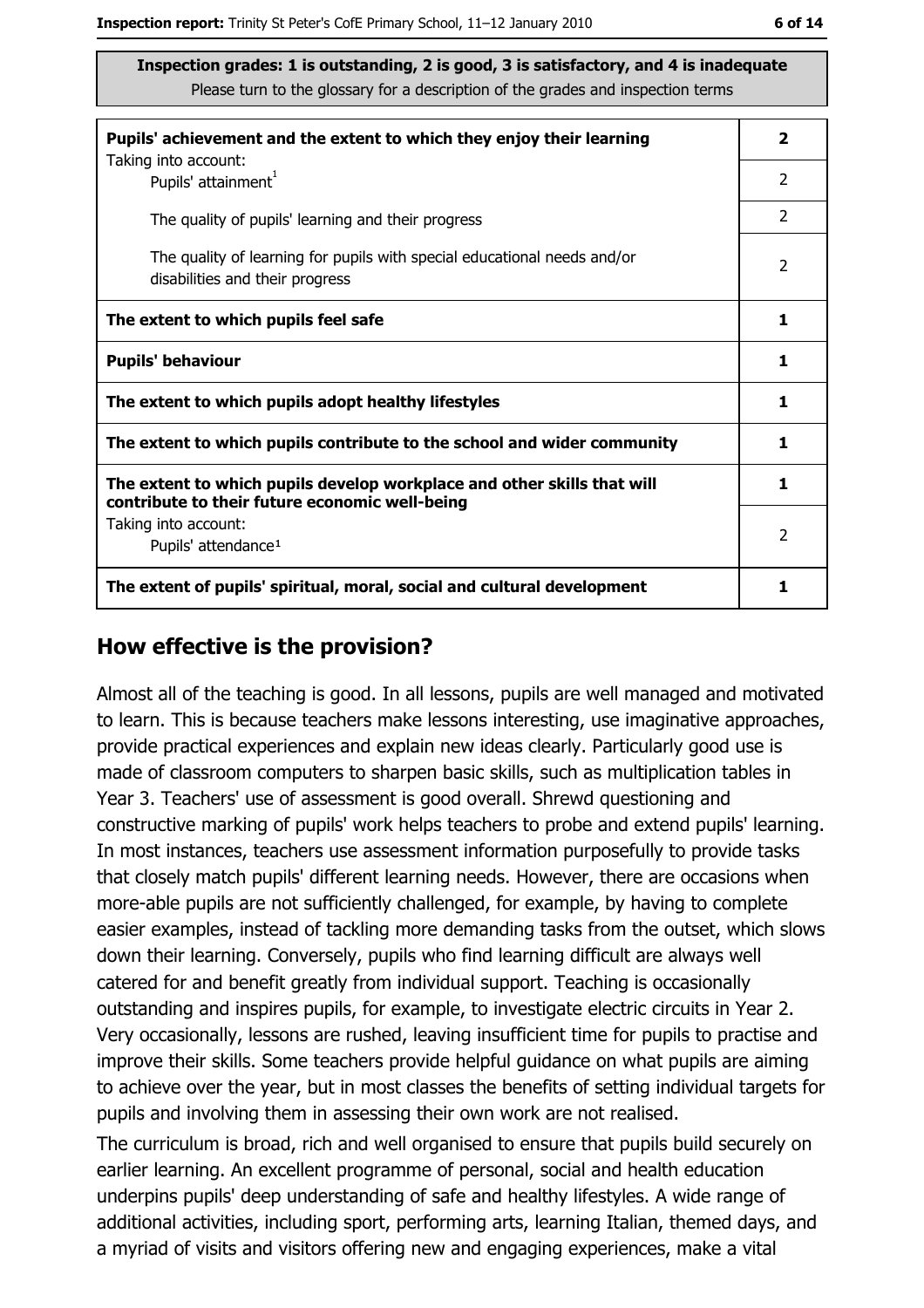contribution to pupils' lifelong learning and enjoyment of school. The curriculum is sensitively adjusted to cater for pupils' special educational needs and/or disabilities. Provision for gifted and talented pupils is adequate, though not as well established.

Pastoral care is exemplary and the quidance and support provided are highly effective and promote good attendance and excellent behaviour. The needs of vulnerable pupils are paramount and the school's work in the area of removing barriers to learning is highly regarded by outside agencies. The school is highly successful in welcoming new children, nurturing their development and ensuring that everything possible is done to make for a smooth transfer to secondary school.

These are the grades for the quality of provision

| The quality of teaching                                                                                    |                         |
|------------------------------------------------------------------------------------------------------------|-------------------------|
| Taking into account:<br>The use of assessment to support learning                                          |                         |
| The extent to which the curriculum meets pupils' needs, including, where<br>relevant, through partnerships | $\overline{\mathbf{2}}$ |
| The effectiveness of care, guidance and support                                                            |                         |

#### How effective are leadership and management?

Teamwork and shared leadership are well-established. Consequently, managers, teachers and support staff share the headteacher's vision and high expectations for the school. The quality of the checks made on the work of the school is good overall. Lessons are observed and assessment data are analysed in depth, although the way in which pupils' work is monitored is adequate rather than rigorous. The information gathered is used effectively to improve teaching and to ensure that pupils' progress does not falter. However, the outcomes of monitoring and evaluation are not made crystal clear in the school improvement plan, which makes it harder for governors to check on developments. Otherwise, governors make a good contribution to supporting the school and holding it to account.

Good safeguarding procedures help to ensure that pupils are safely protected. Parental involvement is well established, through meetings, forums and voluntary club activities, which benefits pupils and the school as a whole. The school's excellent links with health professionals and educational partners add significant value to what is provided, such as performing arts events with the secondary school. Equality is well promoted, discrimination resisted and stereotyping challenged. Tracking pupils' progress helps the school to identify gaps in performance, for example, between boys and girls, and to take action to close them. The school makes a good contribution to community cohesion by reaching out and involving the wider community in its work. Positive links have been made with other schools in which pupils have very different backgrounds. These factors strongly influence pupils' social and cultural development.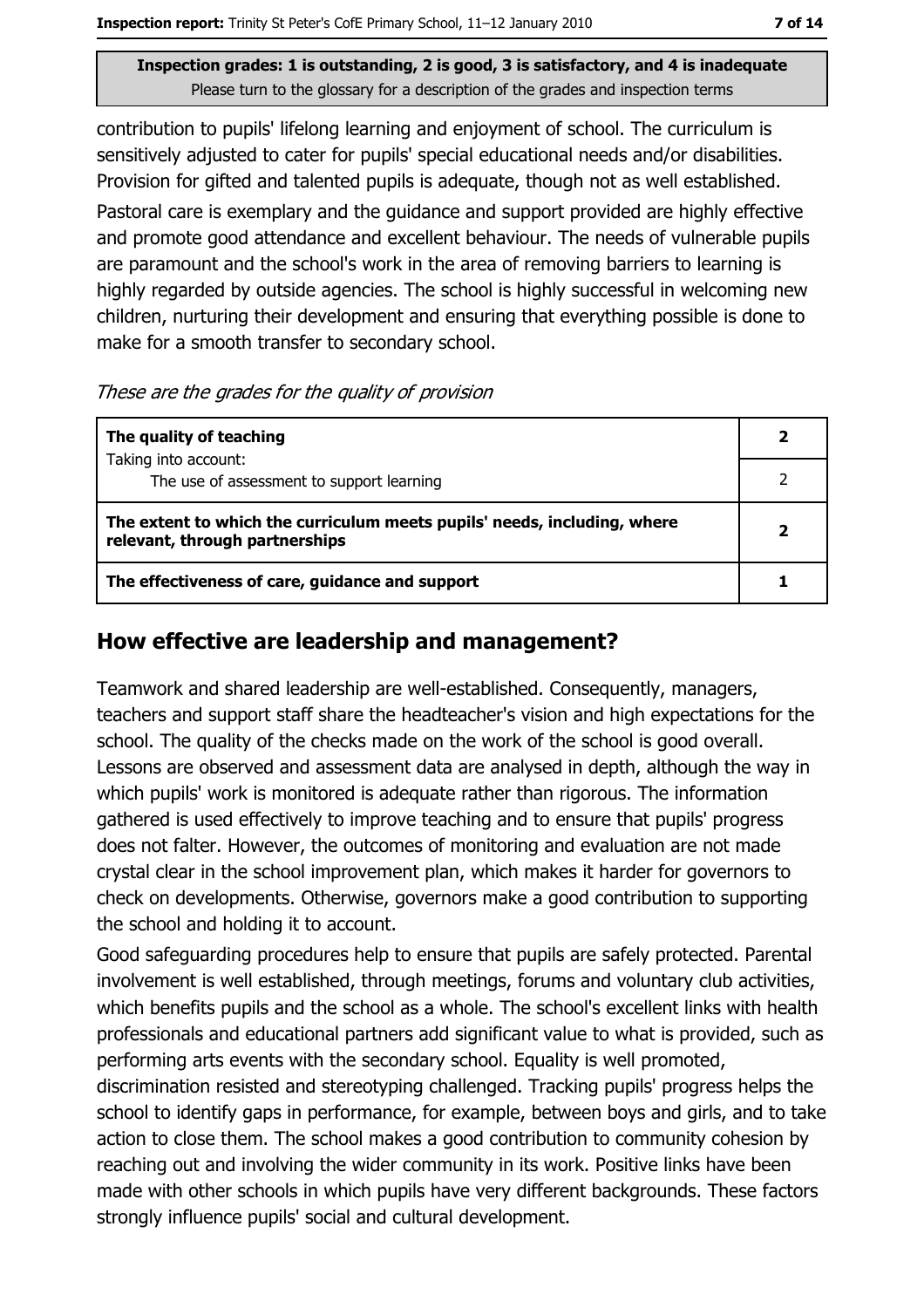These are the grades for leadership and management

| The effectiveness of leadership and management in embedding ambition and<br>driving improvement                                                                     | $\mathbf{2}$            |
|---------------------------------------------------------------------------------------------------------------------------------------------------------------------|-------------------------|
| Taking into account:<br>The leadership and management of teaching and learning                                                                                      | 2                       |
| The effectiveness of the governing body in challenging and supporting the<br>school so that weaknesses are tackled decisively and statutory responsibilities<br>met | 2                       |
| The effectiveness of the school's engagement with parents and carers                                                                                                | $\overline{\mathbf{2}}$ |
| The effectiveness of partnerships in promoting learning and well-being                                                                                              | 1                       |
| The effectiveness with which the school promotes equality of opportunity and<br>tackles discrimination                                                              | 2                       |
| The effectiveness of safeguarding procedures                                                                                                                        | $\overline{\mathbf{2}}$ |
| The effectiveness with which the school promotes community cohesion                                                                                                 | $\overline{\mathbf{2}}$ |
| The effectiveness with which the school deploys resources to achieve<br>value for money                                                                             | 2                       |

## **Early Years Foundation Stage**

Through excellent induction and links with parents, children are extremely well prepared for school. On entering Nursery they benefit from high levels of care provided by teachers and key workers. Safety checks and child protection procedures are rigorous and staff are very effective in raising children's awareness of staying safe and keeping healthy, for example, by stressing the need for good hygiene. Children's above typically expected starting points are built on systematically. Their social skills develop rapidly and behaviour is excellent. Effective provision helps them to make good progress in Nursery and Reception, enabling almost all children to achieve all the learning goals expected for their age and many exceed them, with the exception of writing, which is more average. An excellent range of stimulating activities are provided, indoors and outside. Meticulous observations are made of children's development and the next steps in learning are increasingly being used to inform future planning. A good balance of activities led by adults and those chosen by children encourages independence and purposeful play. Learning is significantly enhanced through timely adult intervention to extend children's thought processes and use of language. Intensive sessions to improve children's basic letter, word and number skills are largely successful, though groups are sometimes too large for children to make an individual contribution.

Ambitious and dedicated leadership drives through improvements, for example, by extending outdoor provision to include wooded areas and raising the profile of children's early writing. Despite the success, there is no complacency and this is clearly evident in the way in which leaders are striving to improve the reliability of baseline assessments.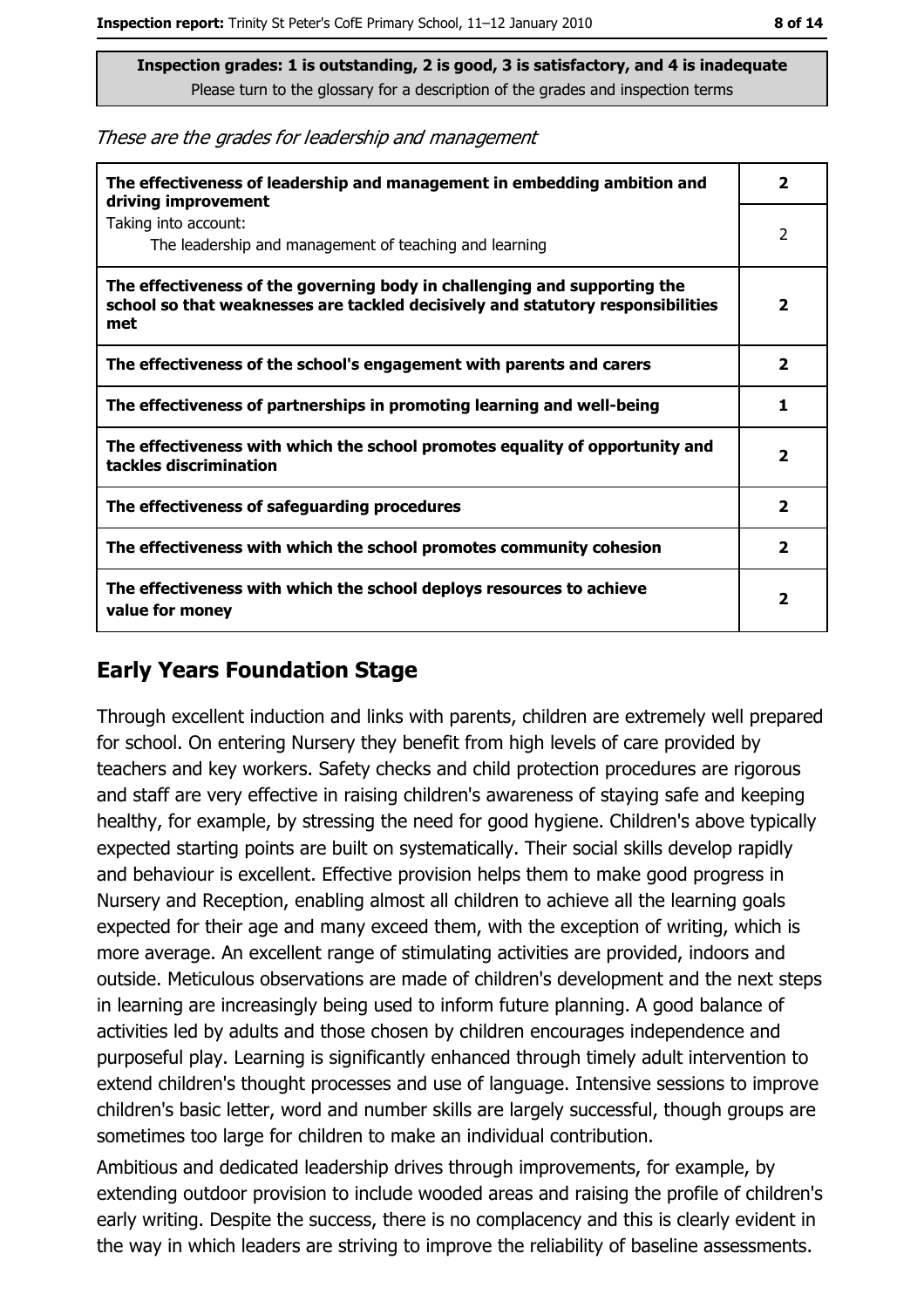Determination to make tomorrow even better than today is driving provision towards excellence.

These are the grades for the Early Years Foundation Stage

| <b>Overall effectiveness of the Early Years Foundation Stage</b>                             |               |  |
|----------------------------------------------------------------------------------------------|---------------|--|
| Taking into account:                                                                         |               |  |
| Outcomes for children in the Early Years Foundation Stage                                    |               |  |
| The quality of provision in the Early Years Foundation Stage                                 |               |  |
| The effectiveness of leadership and management of the Early Years<br><b>Foundation Stage</b> | $\mathcal{P}$ |  |

## **Views of parents and carers**

The overwhelming majority of parents are positive about their children's enjoyment of school, the good teaching and the extent to which the school meets their children's needs. The very large majority of parents are positive about school safety, the management of behaviour, the quality of leadership and management, the school's promotion of healthy lifestyles, children's preparation for the future, their progress and being helped to support it at home. Inspectors agree with parents' positive views. Although the large majority of parents feel that their views and ideas are listened to and acted upon, a significant minority of parents feel otherwise. Inspectors met several parents during a forum meeting, where it emerged that some parents would rather the Parent Teachers' Association (PTA) had not been converted into a forum. These parents felt that since the PTA had been changed they had less influence over the spending of any monies raised. Inspectors regard the forum as an improvement since it offers greater parental involvement over a wider range of topics, with the potential for more joint enterprises and decision-making.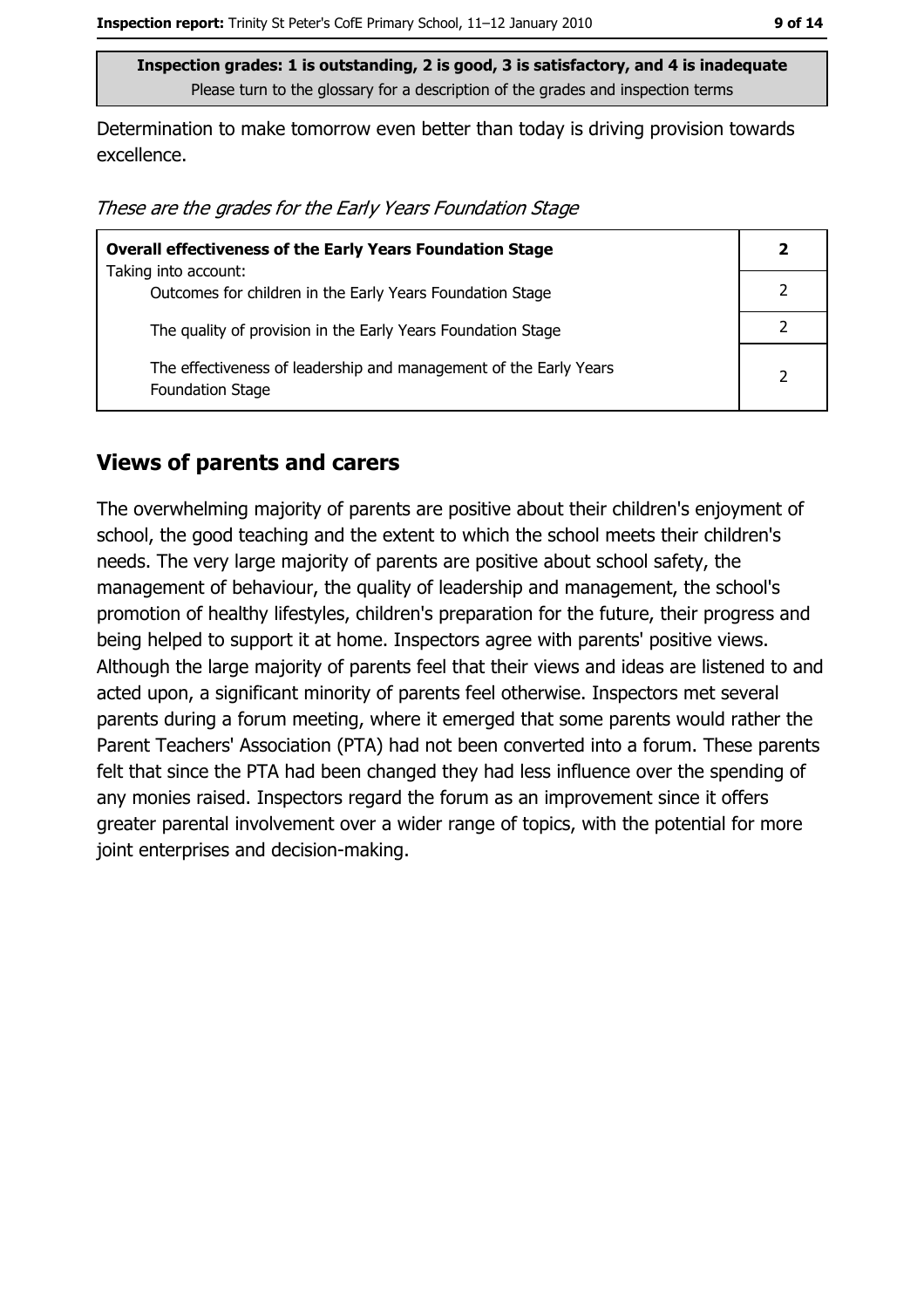#### Responses from parents and carers to Ofsted's questionnaire

Ofsted invited all the registered parents and carers of pupils registered at Trinity St Peter's CofE Primary School to complete a questionnaire about their views of the school.

In the questionnaire, parents and carers were asked to record how strongly they agreed with 13 statements about the school.

The inspector received 79 completed questionnaires by the end of the on-site inspection. In total, there are 227 pupils registered at the school.

| <b>Statements</b>                                                                                                                                                                                                                                       | <b>Strongly</b><br><b>Agree</b> |               | <b>Agree</b> |               |                | <b>Disagree</b> |                | <b>Strongly</b><br>disagree |  |
|---------------------------------------------------------------------------------------------------------------------------------------------------------------------------------------------------------------------------------------------------------|---------------------------------|---------------|--------------|---------------|----------------|-----------------|----------------|-----------------------------|--|
|                                                                                                                                                                                                                                                         | <b>Total</b>                    | $\frac{1}{2}$ | <b>Total</b> | $\frac{0}{0}$ | <b>Total</b>   | $\frac{1}{2}$   | <b>Total</b>   | $\frac{1}{2}$               |  |
| My child enjoys school                                                                                                                                                                                                                                  | 42                              | 55            | 32           | 42            | 1              | $\mathbf 1$     | $\Omega$       | 0                           |  |
| The school keeps my child<br>safe                                                                                                                                                                                                                       | 43                              | 57            | 28           | 37            | $\mathbf 0$    | 0               | 3              | $\overline{4}$              |  |
| The school informs me<br>about my child's progress                                                                                                                                                                                                      | 29                              | 38            | 40           | 53            | $\overline{7}$ | 9               | 0              | 0                           |  |
| My child is making enough<br>progress at this school                                                                                                                                                                                                    | 29                              | 38            | 37           | 49            | $\overline{7}$ | 9               | $\overline{2}$ | 3                           |  |
| The teaching is good at this<br>school                                                                                                                                                                                                                  | 33                              | 43            | 39           | 51            | $\overline{2}$ | 3               | 0              | 0                           |  |
| The school helps me to<br>support my child's learning                                                                                                                                                                                                   | 33                              | 43            | 35           | 46            | $\overline{7}$ | 9               | 0              | 0                           |  |
| The school helps my child to<br>have a healthy lifestyle                                                                                                                                                                                                | 34                              | 45            | 37           | 49            | 3              | 4               | 0              | 0                           |  |
| The school makes sure that<br>my child is well prepared for<br>the future (for example<br>changing year group,<br>changing school, and for<br>children who are finishing<br>school, entering further or<br>higher education, or<br>entering employment) | 28                              | 37            | 36           | 47            | 6              | 8               | $\mathbf{1}$   | $\mathbf{1}$                |  |
| The school meets my child's<br>particular needs                                                                                                                                                                                                         | 34                              | 45            | 38           | 50            | $\overline{2}$ | 3               | 0              | 0                           |  |
| The school deals effectively<br>with unacceptable behaviour                                                                                                                                                                                             | 29                              | 38            | 30           | 39            | $\overline{7}$ | 9               | 8              | 11                          |  |
| The school takes account of<br>my suggestions and<br>concerns                                                                                                                                                                                           | 26                              | 34            | 31           | 41            | 9              | 12              | 7              | 9                           |  |
| The school is led and<br>managed effectively                                                                                                                                                                                                            | 30                              | 39            | 33           | 43            | $\overline{4}$ | 5               | 6              | 8                           |  |
| Overall, I am happy with my<br>child's experience at this<br>school                                                                                                                                                                                     | 42                              | 55            | 26           | 34            | $\overline{2}$ | 3               | 4              | 5                           |  |

The table above summarises the responses that parents and carers made to each statement. The percentages indicate the proportion of parents and carers giving that response out of the total number of completed questionnaires. Where one or more parents and carers chose not to answer a particular question, the percentages will not add up to 100%.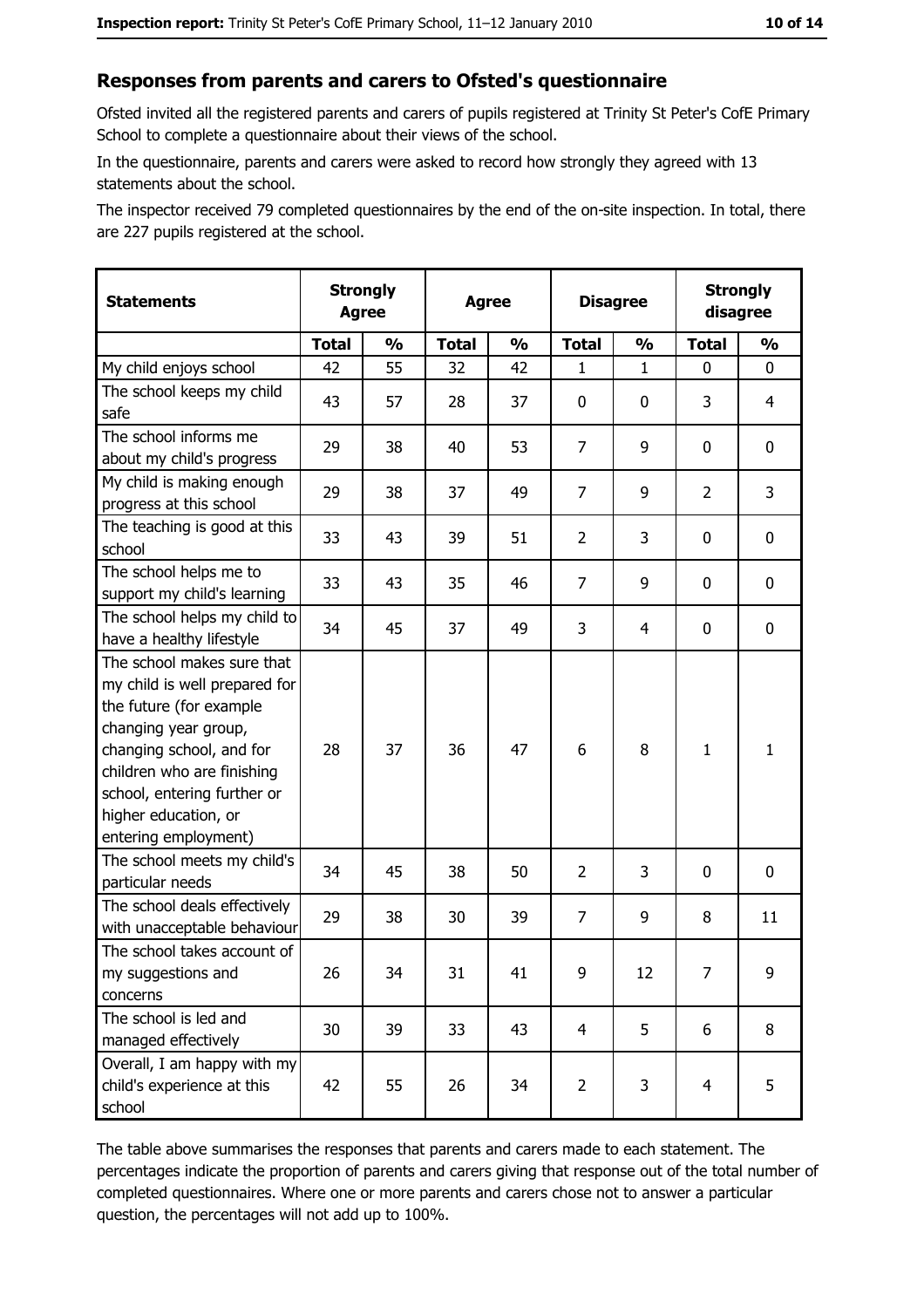# Glossary

| Grade   | <b>Judgement</b> | <b>Description</b>                                                                                                                                                                                                               |  |
|---------|------------------|----------------------------------------------------------------------------------------------------------------------------------------------------------------------------------------------------------------------------------|--|
| Grade 1 | Outstanding      | These features are highly effective. An oustanding<br>school provides exceptionally well for its pupils' needs.                                                                                                                  |  |
| Grade 2 | Good             | These are very positive features of a school. A school<br>that is good is serving its pupils well.                                                                                                                               |  |
| Grade 3 | Satisfactory     | These features are of reasonable quality. A satisfactory<br>school is providing adequately for its pupils.                                                                                                                       |  |
| Grade 4 | Inadequate       | These features are not of an acceptable standard. An<br>inadequate school needs to make significant<br>improvement in order to meet the needs of its pupils.<br>Ofsted inspectors will make further visits until it<br>improves. |  |

# What inspection judgements mean

## Overall effectiveness of schools inspected between September 2007 and July 2008

|                       | Overall effectiveness judgement (percentage of<br>schools) |      |                     |                   |
|-----------------------|------------------------------------------------------------|------|---------------------|-------------------|
| <b>Type of school</b> | <b>Outstanding</b>                                         | Good | <b>Satisfactory</b> | <b>Inadequate</b> |
| Nursery schools       | 39                                                         | 58   | 3                   | 0                 |
| Primary schools       | 13                                                         | 50   | 33                  | 4                 |
| Secondary schools     | 17                                                         | 40   | 34                  | 9                 |
| Sixth forms           | 18                                                         | 43   | 37                  | $\overline{2}$    |
| Special schools       | 26                                                         | 54   | 18                  | $\overline{2}$    |
| Pupil referral units  | 7                                                          | 55   | 30                  | 7                 |
| All schools           | 15                                                         | 49   | 32                  | 5                 |

New school inspection arrangements were introduced on 1 September 2009. This means that inspectors now make some additional judgements that were not made previously.

The data in the table above were reported in The Annual Report of Her Majesty's Chief Inspector of Education, Children's Services and Skills 2007/08.

Percentages are rounded and do not always add exactly to 100. Secondary school figures include those that have sixth forms, and sixth form figures include only the data specifically for sixth form inspection judgements.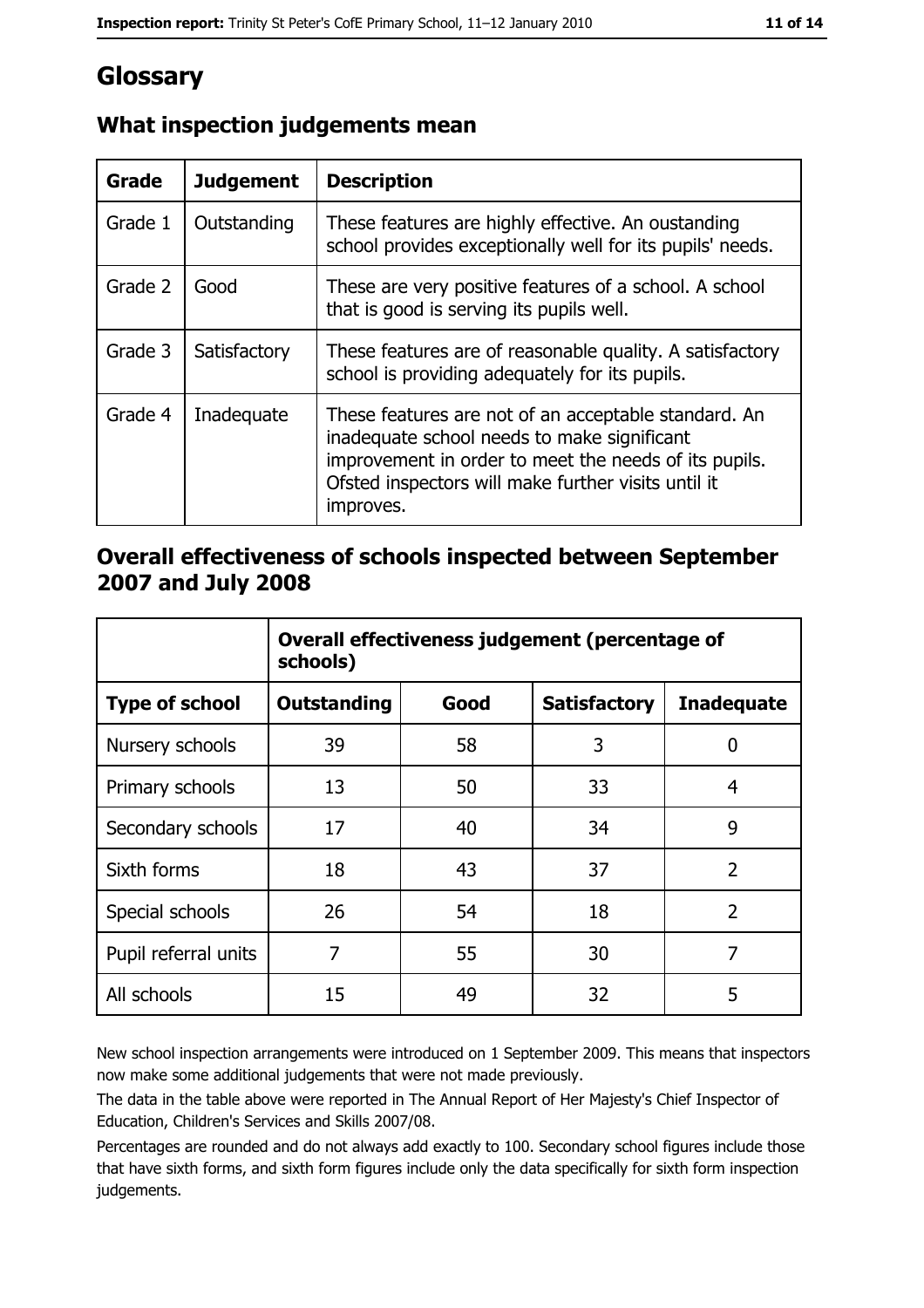# **Common terminology used by inspectors**

| Achievement:                  | the progress and success of a pupil in<br>their learning, development or training.                                                                                                                                                                                                                                |
|-------------------------------|-------------------------------------------------------------------------------------------------------------------------------------------------------------------------------------------------------------------------------------------------------------------------------------------------------------------|
| Attainment:                   | the standard of the pupils' work shown by<br>test and examination results and in<br>lessons.                                                                                                                                                                                                                      |
| Capacity to improve:          | the proven ability of the school to<br>continue improving. Inspectors base this<br>judgement on what the school has<br>accomplished so far and on the quality of<br>its systems to maintain improvement.                                                                                                          |
| Leadership and management:    | the contribution of all the staff with<br>responsibilities, not just the headteacher,<br>to identifying priorities, directing and<br>motivating staff and running the school.                                                                                                                                     |
| Learning:                     | how well pupils acquire knowledge,<br>develop their understanding, learn and<br>practise skills and are developing their<br>competence as learners.                                                                                                                                                               |
| <b>Overall effectiveness:</b> | inspectors form a judgement on a school's<br>overall effectiveness based on the findings<br>from their inspection of the school. The<br>following judgements, in particular,<br>influence what the overall effectiveness<br>judgement will be.                                                                    |
|                               | The school's capacity for sustained<br>improvement.<br>Outcomes for individuals and groups<br>of pupils.<br>The quality of teaching.<br>The extent to which the curriculum<br>meets pupil's needs, including where<br>relevant, through partnerships.<br>The effectiveness of care, guidance<br>■<br>and support. |
| Progress:                     | the rate at which pupils are learning in<br>lessons and over longer periods of time. It<br>is often measured by comparing the<br>pupils' attainment at the end of a key<br>stage with their attainment when they<br>started.                                                                                      |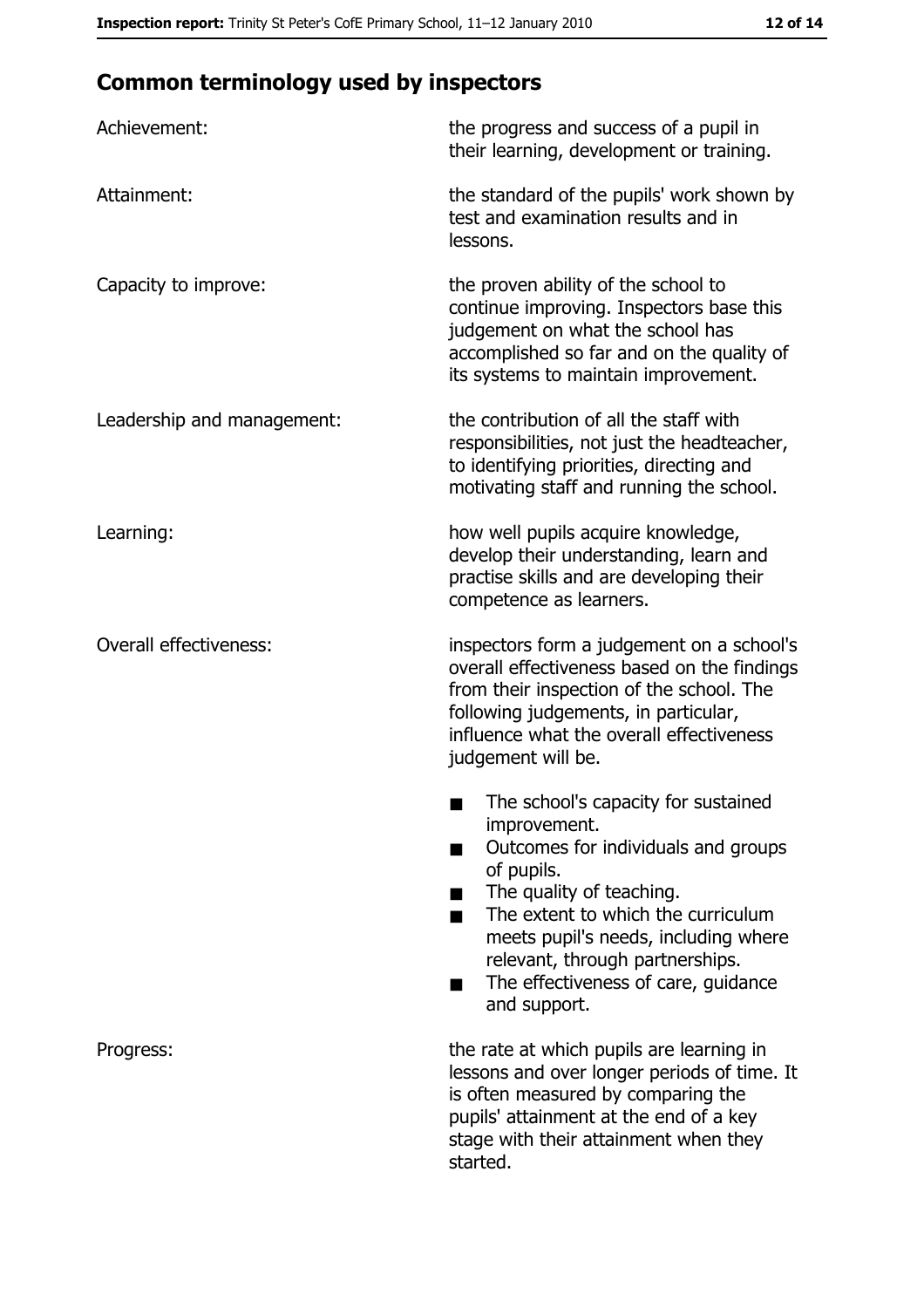This letter is provided for the school, parents and carers to share with their children. It describes Ofsted's main findings from the inspection of their school.



13 January 2010

Dear Pupils

Inspection of Trinity St Peter's CofE Primary School, Liverpool, L37 7EJ

On behalf of my colleagues, may I thank you for making us so welcome in your school and answering our questions so politely. I would like to share the findings of the inspection with you.

Inspectors agree with you that Trinity St Peter's is a good school. On the whole, you make good progress and reach standards that are well above average in English, mathematics and science by the end of Year 6. Good teaching helps you to learn important skills in literacy, numeracy and ICT. The good curriculum with many excellent opportunities for educational visits, after-school clubs and joint events with secondary schools, ensures that you have a broad, rich and enjoyable education. These things help you to develop interests and talents and partly explain why your understanding of staying safe and keeping healthy is exceptionally good.

Teachers and support staff provide an excellent level of care and support and ensure that you are safe at all times. In return your attendance is good, your behaviour excellent and many of you make an impressive contribution to the school community as buddies and school council members. The school is well led and managed. The headteacher and senior staff are continually looking for ways to improve your education further. This is evident in the particularly good start young children make when they begin school in Nursery and Reception.

To help your school to improve even further I have asked your headteacher, teachers and support assistants to:

- make sure that the work provided for more-able pupils is challenging in every  $\blacksquare$ lesson and enough time is allowed for all pupils to practise and improve their skills
- provide individual targets in literacy and numeracy to help you to know exactly  $\blacksquare$ which level you are on and what you need to do to reach the next level. You can help by trying to assess your own learning.

Yours sincerely

Mr Colin Smith Lead inspector